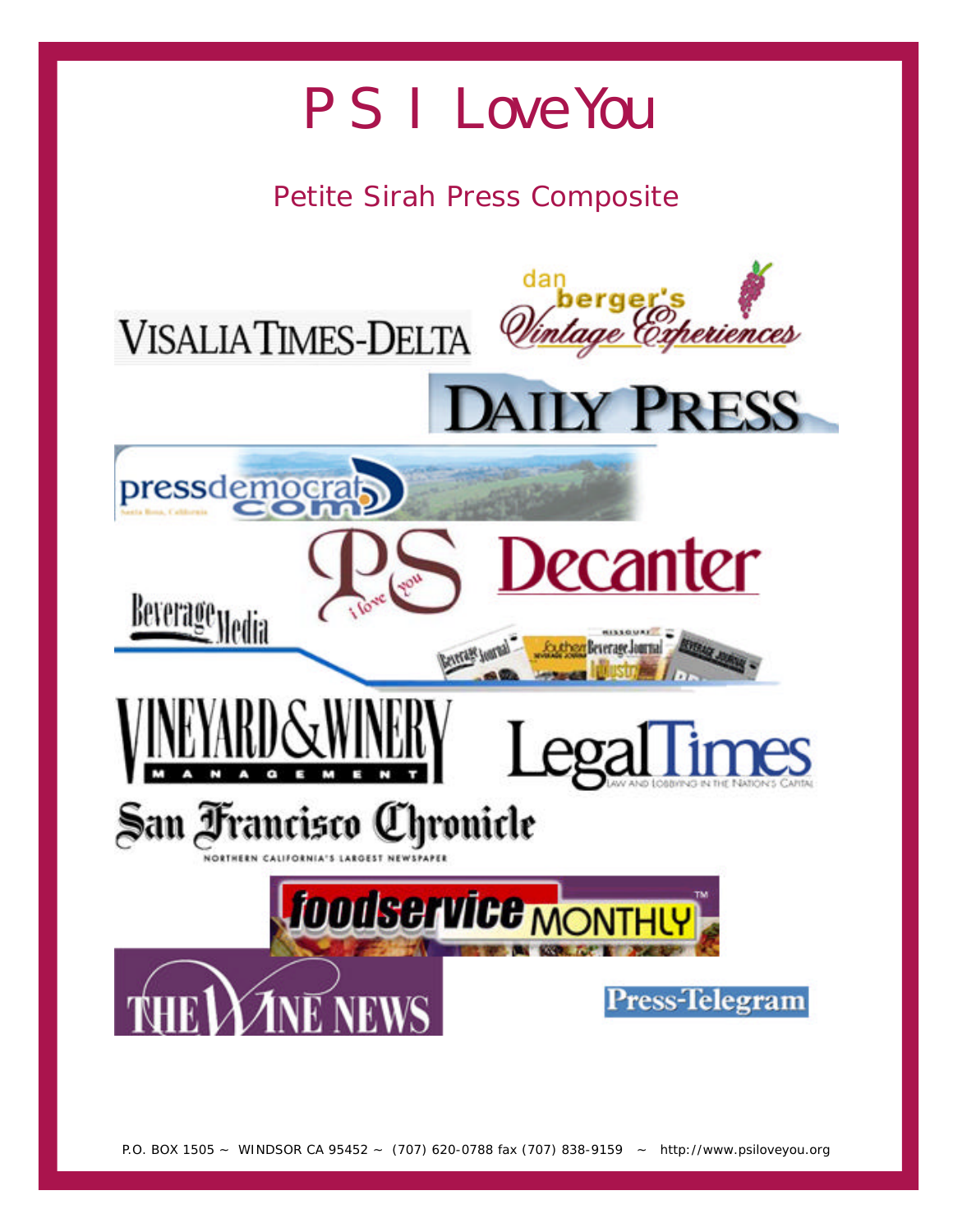#### **CHARTER MEMBERS 2002-03**

### **Organizational Membership**

Cilurzo Vineyards & Winery Audrey Cilurzo Vincenzo Cilurzo David Bruce Winery David Bruce Jeannette Bruce Foppiano Vineyards Louis M. Foppiano, Jr. Christine Wells-Groff

# **Individual Memberships**

Barra Family Vineyards Peter Barra Diablo Vista Vineyard Dwight Meadows Guenoc Winery Derek Holstein McFetridge Vineyards Britton McFetridge Mettler Family Vineyards Larry Mettler Lolonis Winery Phillip Lolonis Pacific Star Sally Ottoson Rancho Zabaco Eric Cinnamon R.A. Ripken Grape Nursery Richard Ripken Rosenblum Cellars Kent Rosenblum Shannon Ranch Clay Shannon Silkwood Wines John R. Monnich Trentadue Winery Miro Tcholakov Wilson Farms Kenneth Wilson

Norm Roby. *Decanter,* Aug. 02, 2002, **A New Pedigree** - **"Trying to turn Petite Sirah into a noble variety** with a cult following may be overly ambitions, but Lou Foppiano of Sonoma County is giving it his best shot. Encouraged by recent DNA research that concludes what is called Petite Sirah in California is a clone of Syrah and Peloursin... those who remained loyal... can share the enthusiasm..."

*Beverage Alcohol Market Report,* NY, Sept. 9, 2002 - "Foppiano Vineyards is proud of its **role as host for the first annual Petite Sirah Symposium** at its Healdsburg winery. The day long producer/grower symposium offered a 'unique forum' from which to share ideas and expertise. Objective was to ultimately bring consumers a better Petite Sirah."

Frank Prial, *New York Times News Service***,** Sept. 27 2002 - **There's nothing second rate about the noble petite sirah. "It's time to stand up for Petite Sirah..."**

Gerald D. Boyd, *San Francisco Chronicle*, Oct. '02 **- Petite Sirah hoping for a comeback,** "an enthusiastic group gathered last August at Foppiano Winery in Sonoma to see what they could do with Petite Sirah. '**We're trying to write the book on Petite Sirah,'** announced Lou Foppiano... In the symposium session 'Flavors of the Vine...'

Bob Johnson, *Victorville Valley Daily,* Oct. 9, 2002 - In a manner of speaking, Petite Sirah is the oxymoron of the wine world. For one thing, it's not Sirah, although it's sometimes spelled that way. **For another, there's nothing "petite" about it.**

David Pursglove, *TrendCast:* Petite Sirah to Climb in Popularity, Petite Sirah Promotion Group Formed - **The petite sirah group, "PS I** Love You," will be in place by early next year...

Elizabeth Frater, *Legal Times***: Wine Counsel**, Oct. 28, 2002 - "...the flavors of Petite Sirah dovetail so beautifully with hearty tomato-based sauces, blackened-fish dishes, rich cheeses, and robust courses like game, beef, and lamb... age well and **can mature for a decade after the vintage into a complex, smooth, elegant wine."**

*The Wine News,* **Clusters,** Nov. 2002 - "Hoping to make Petite Sirah **the next big thing**, Healdsburg's Foppiano Vineyards hosted the First Annual P.S. Symposium."